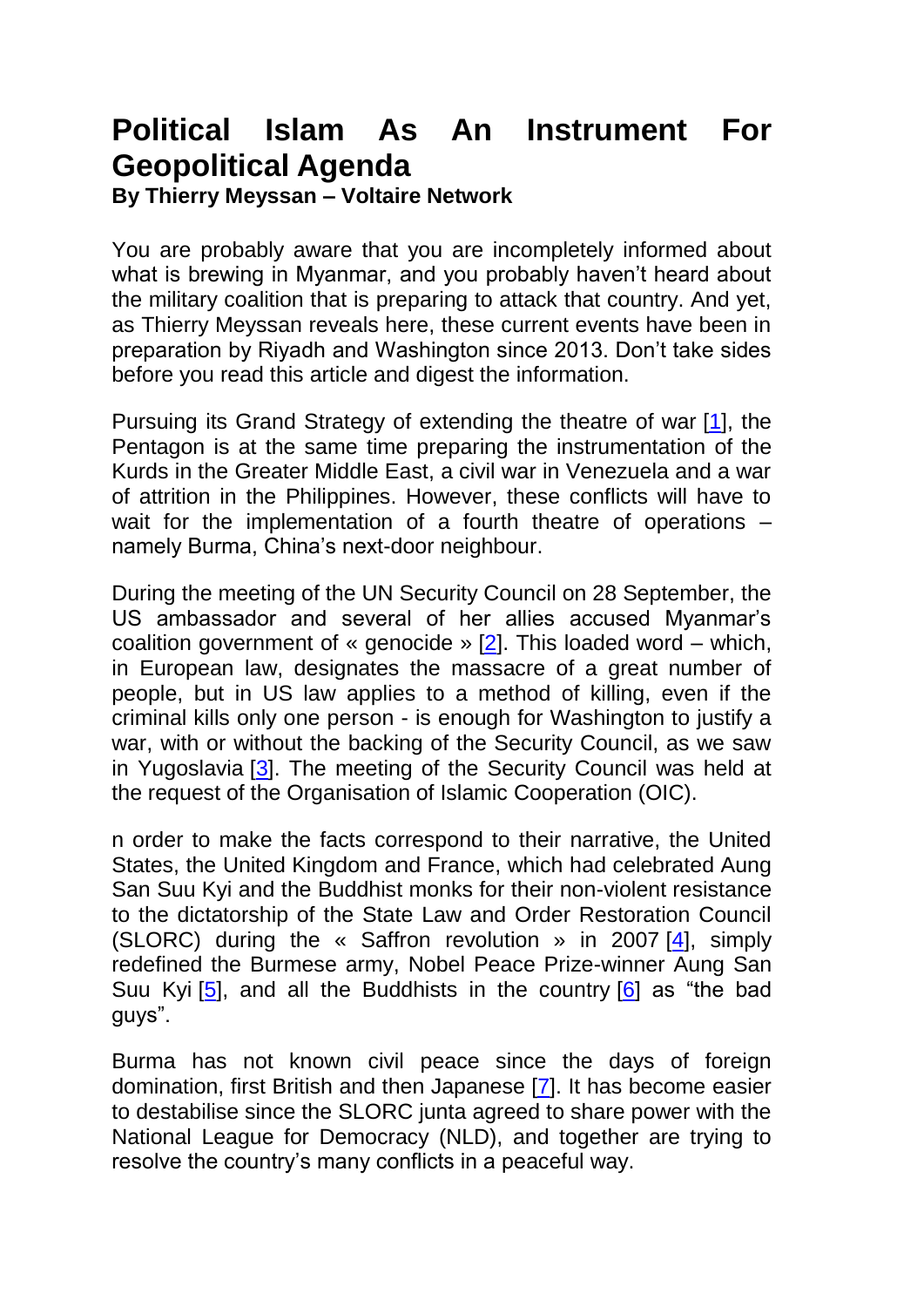

**Indispensable to the Chinese economy, the Yunnan pipe-lines reach the Pacific coast in the Arakan/Rakhine province.**

By a geographical coincidence, Burma allows the passage across its territory of the pipe-line linking Chinese Yunnan to the Bay of Bengal, and houses the Chinese electronic surveillance posts for the naval routes which near its coasts. Making war in Burma is therefore more important for the Pentagon than blocking the two « Silk Roads » in the Middle East and Ukraine. An inheritance of British colonisation, there are also, among the distinct Burmese population, 1.1 million descendants of the workers that London had displaced from Bengal to Burma – the Rohingyas  $[8]$ . It happens that this national – not ethnic – minority is Muslim, although the great majority of Burmese people is Buddhist. Finally, during the Second World War, the Rohingyas collaborated with India against Burmese nationalists.



**Perfectly equipped, the Faith Movement, or Arakan Rohingya Salvation Army, is trained by the British in Saudi Arabia and Bangladesh. Before the beginning of current events, it numbered at least 5,000 soldiers.**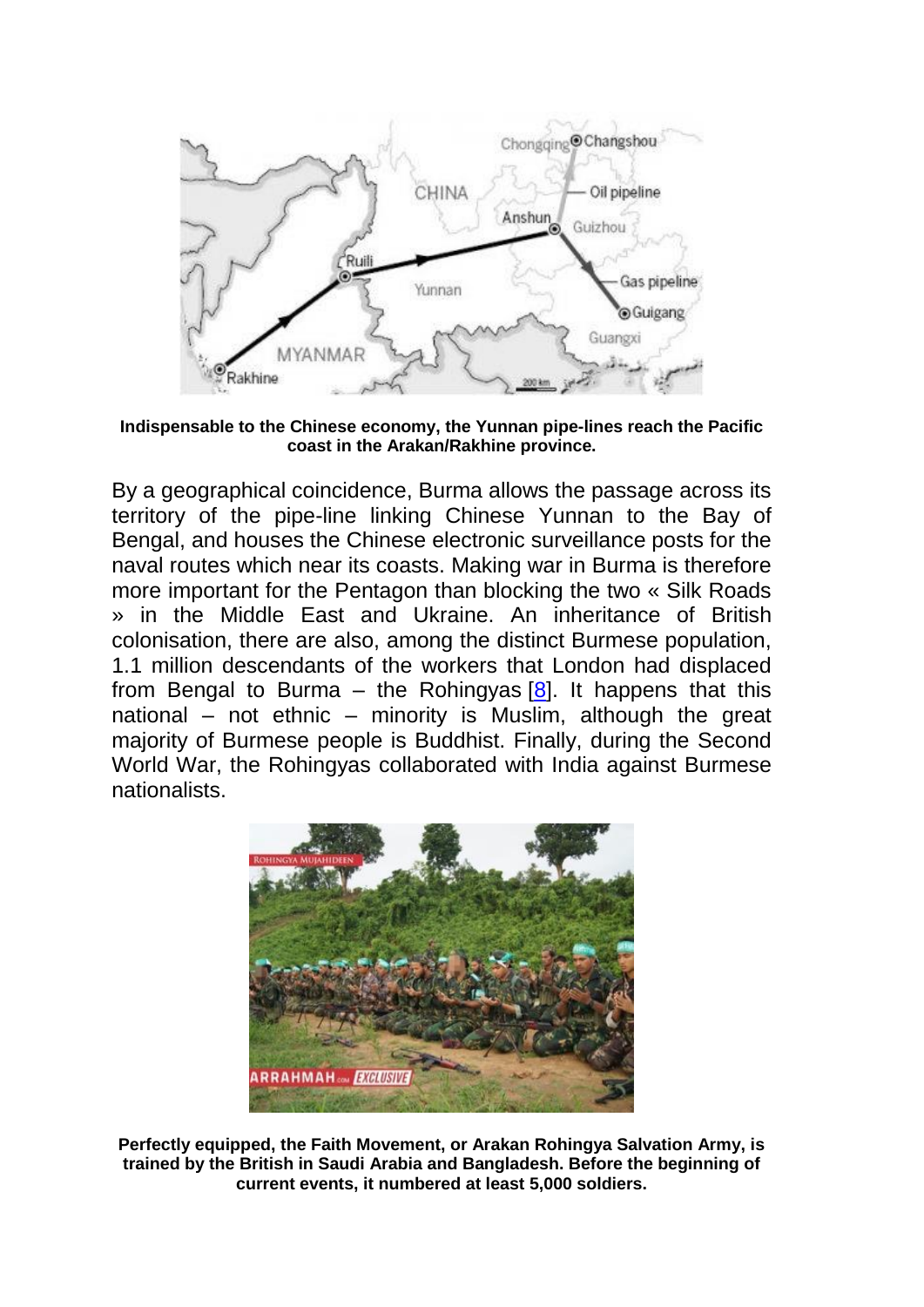In 2013, when the Pentagon and the CIA had deployed the jihadist hordes in Syria and maintained a war of position, Saudi Arabia created yet another terrorist organisation in Mecca, the Faith Movement (Harakah al-Yaqin). This group, which declared that it was an assembly for the Rohingyas, is in reality commanded by the Pakistani Ata Ullah, who fought the Soviets in Afghanistan [\[9\]](http://www.voltairenet.org/article198141.html#nb9). The Saudi regime housed the largest community of male Rohingyas, after Burma and before Bangladesh, with 300,000 male workers without their families.

According to a report by the Benagli intelligence services, before the current crisis, the Faith Movement had been working for a year with a spin-off group of the Bengali Jamat-ul-Mujahideen around the slogan « Bengali Jihad in Baghdad ». This tiny group pays allegiance to the Caliph of Daesh, Abou Bakr al-Baghdadi, and has gathered in the same coalition the Indian Mujahideen, Al-Jihad, Al-Ouma, the Students' Islamic Movement of India (SIMI), the Lashkare-Toiba (LeT) and the Pakistani Harkat-ul Jihad-al Islami (HuJI). The group is financed by the foundation Revival of Islamic Heritage Society (RIHS) in Kuwait. When, less than a year and a half ago, in March 2016, the SLORC accepted to share power with Aung San Suu Kyi's party, the United States attempted to use the Nobel Peace Prize-winner against Chinese interests. Knowing that it would be difficult to manipulate the daughter of the father of Burmese independence, the communist Aung San, they encouraged the Faith Movement - you never know …

In September 2016, Aung San Suu Kyi represented her country at the UN General Assembly [\[10\]](http://www.voltairenet.org/article198141.html#nb10). Naïvely, she explained the problems faced by her people and the means she was setting up to resolve these difficulties progressively, beginning with the question of the Rohingyas. Once back home, she realised that her former US supporters were in reality the enemies of her country. The Faith Movement launched a series of terrorist attacks, including the attack on the Maungdaw border police station, where 400 terrorists plundered the arsenal, killing 13 customs officers and soldiers.

Resolute, Aung San Suu Kyi pursued the implementation of an advisory committee tasked with analysing the Rohingya question, and ending the discrimination under which they suffered. This committee was composed of six Burmans and three foreigners – Dutch ambassador Laetitia van den Assum, Lebanese ex-Minister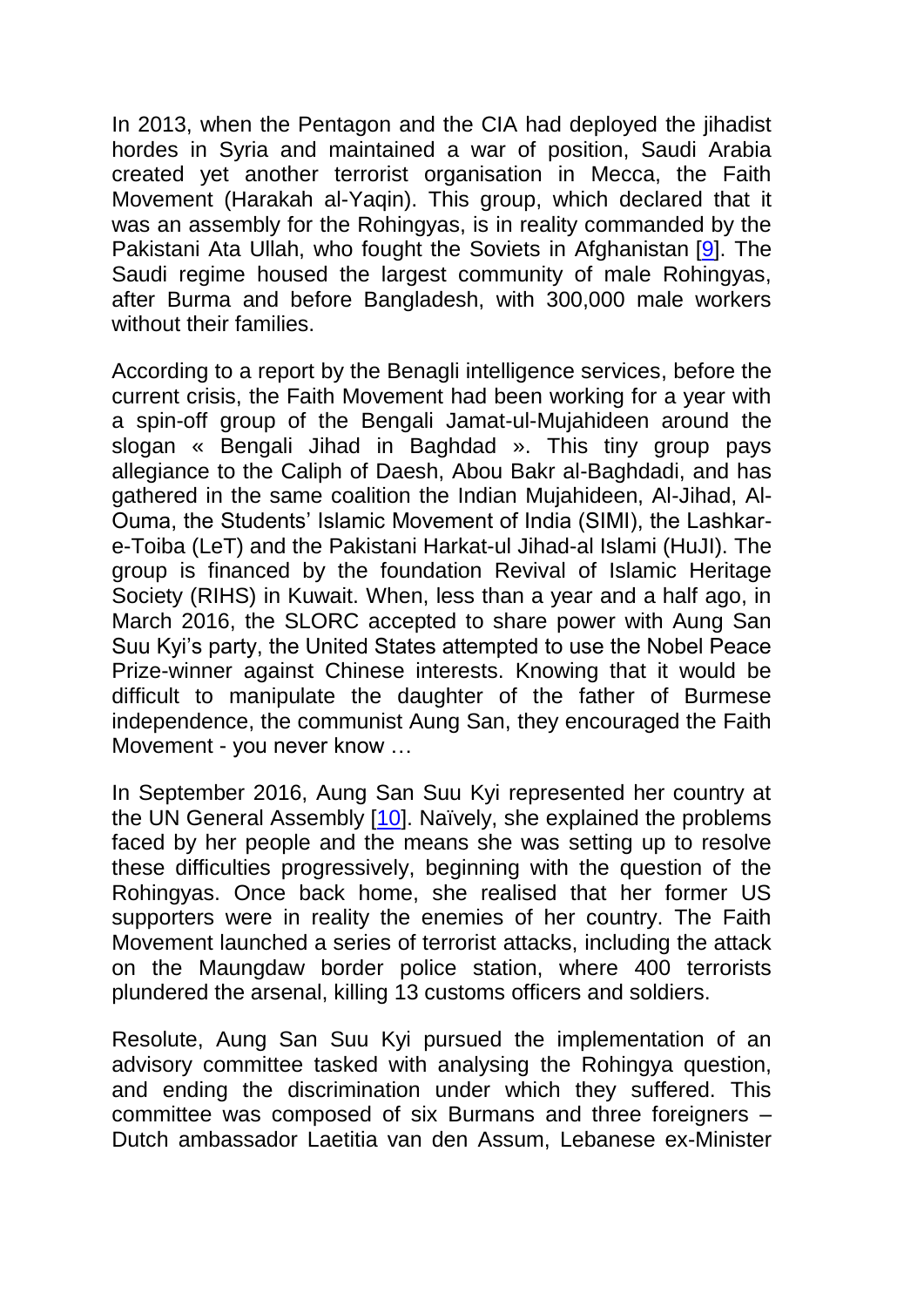Ghassan Salame (in reality representing France), and ex-UN Secretary General Kofi Annan, acting as President of the committee.



The nine committee members began work of a rare quality, despite the Burmese obstacles. Political parties failed to have the committee dissolved by the National Assembly, but managed to force the adoption of a motion of no confidence against the committee by the local Assembly of Arakan (the state inhabited by the Rohingyas). Nevertheless, the committee members handed in their report on 25 August - it contained genuine recommendations which could actually be implemented with the true goal of improving the living conditions of all concerned [\[11\]](http://www.voltairenet.org/article198141.html#nb11).

The same day, the Saudi and US Secret Services gave the signal for the riposte - the Faith Movement, renamed by the British the "Arakan Rohingya Salvation Army" and divided into commandos, attacked army barracks and police stations, causing 71 deaths. For a week, Burmese troops waged an anti-terrorist operation against the jihadists. 400 members of their families fled to Bangladesh.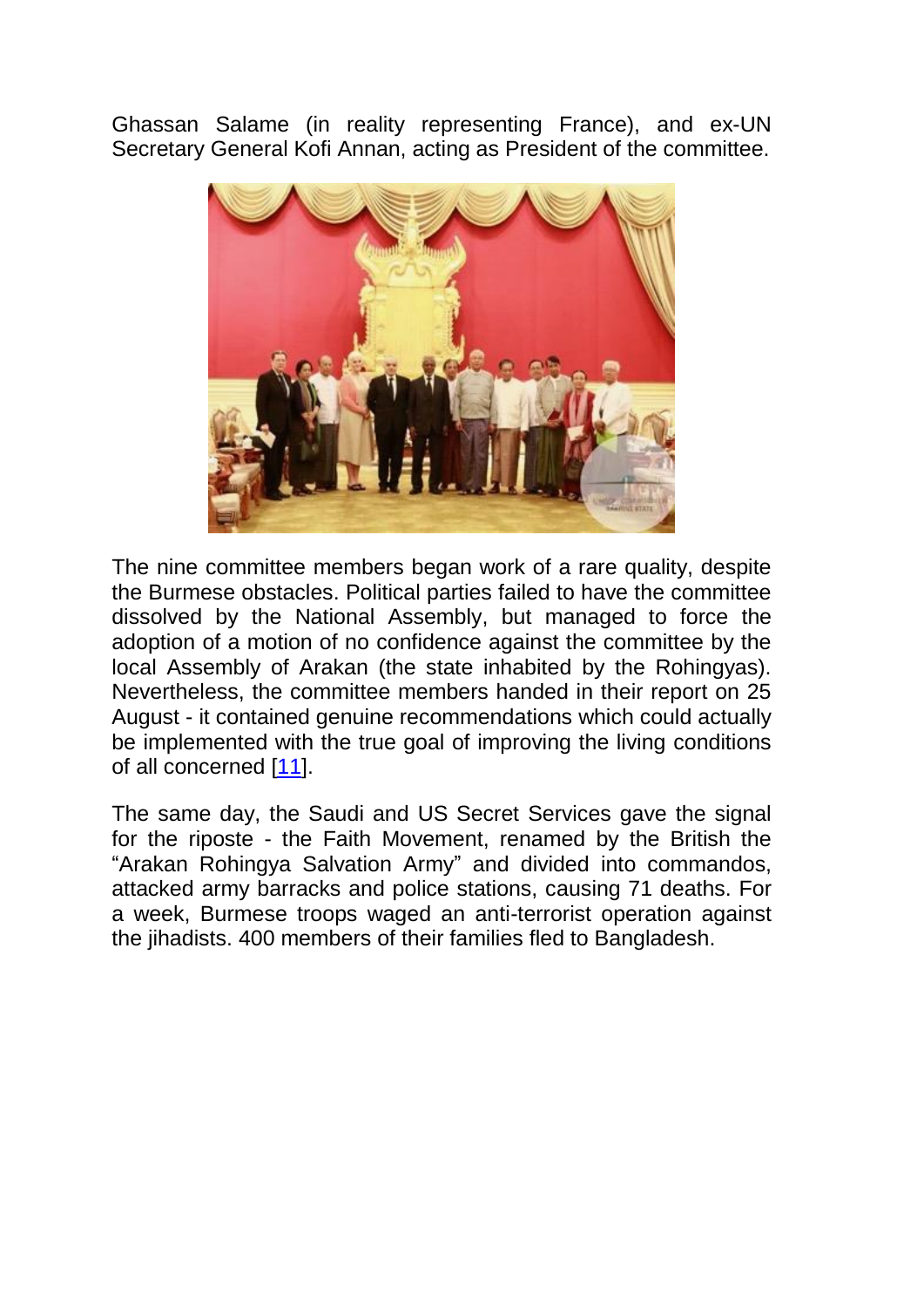

**The President of the Organisation of Islamic Cooperation, Recep Tayyip Erdoğan, opens the world-wide media campaign to save the Rohingyas (Istanbul, 1 September 2017).**

Three days later, Turkish President Recep Tayyip Erdoğan began to telephone all the heads of state of the Muslim countries to alert them about the « genocide of the Rohingyas ». On 1 September, the day of the most important Muslim holiday, the Aïd al-Adha, acting as serving President of the Organisation of Islamic Cooperation, he gave a vibrant speech in Istanbul calling to save the Rohingyas and support their Salvation Army [\[12\]](http://www.voltairenet.org/article198141.html#nb12).

However, the jihadists have done nothing to defend the Rohingyas, but have systematically intervened to sabotage the attempts to improve their living conditions and end the discriminations under which they suffer.

|  | .gir_rezaee - 5 sept مصن رضایی<br>#کشور های اسلامی برای دفاع از #سلسانان #میتمار نیروی مشترک ایجاد کنند.                                                                         |
|--|----------------------------------------------------------------------------------------------------------------------------------------------------------------------------------|
|  | Mohsen Rezaee @en rezaee<br>#Muslim countries should unite in defence of our brothers and sisters in<br>#Myanmar<br>#genocide<br>#SaveRohingyaMuslims twitter.com/en_rezaee/stat |
|  | $O$ 91 $12$ 74 $O$<br>644                                                                                                                                                        |

**General Mohsen Rezaei was the commander of the Revolutionary Guard which fought alongside NATO and Saudi Arabia during the war in Bosnia-Herzegovina against Serbia.**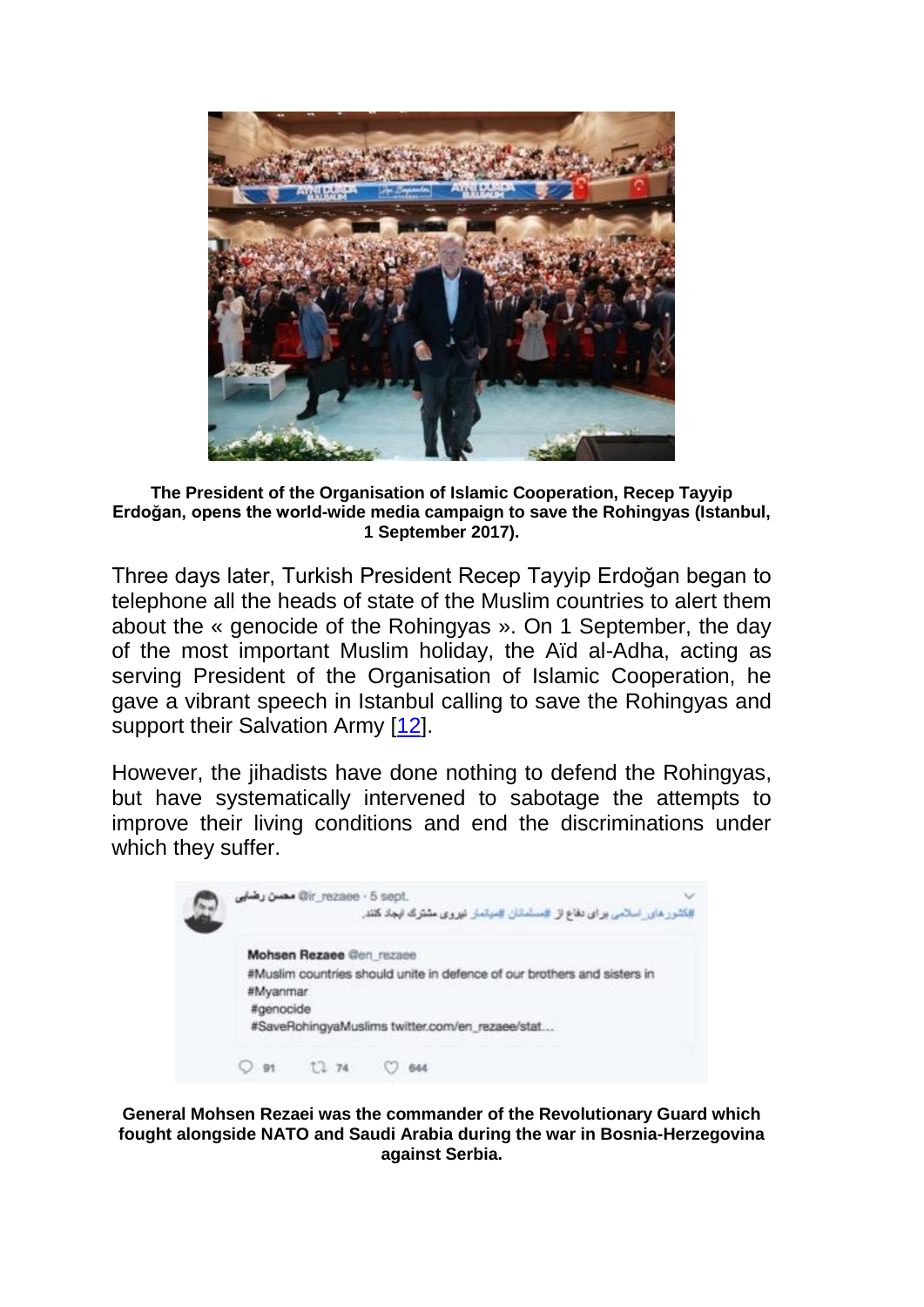On 5 September, the President of the Iranian Expediency Discernment Council, Mohsen Rezaei, proposed joining the forces of all Muslim states to create an Islamic army to save the « Rohingya brothers » [\[13\]](http://www.voltairenet.org/article198141.html#nb13). A position which carries all the more weight since General Rezaei is an ex-Commander of the Revolutionary Guard.

While the Burmese army had ceased all activity against the terrorists, Rohingya villages were burned, and the Rakhine population of Arakan lynched Muslims, who in their eyes were all accomplices of the terrorists. According to the Rohingyas, it was the Burmese army who burned the villages, while according to the Burmese army, it was the jihadists. Progressively, all the Rohingyas from the North of Arakan took to the road seeking refuge in Bangladesh – but, curiously enough, not the Rohingyas from the South of the State.



On 6 September, an official Turkish delegation went to Bangladesh to distribute provisions to the refugees. It was led by the Minister for Foreign Affairs, Mevlüt Çavuşoğlu, and by the wife and the son of President Erdoğan, Bilal and Ermine.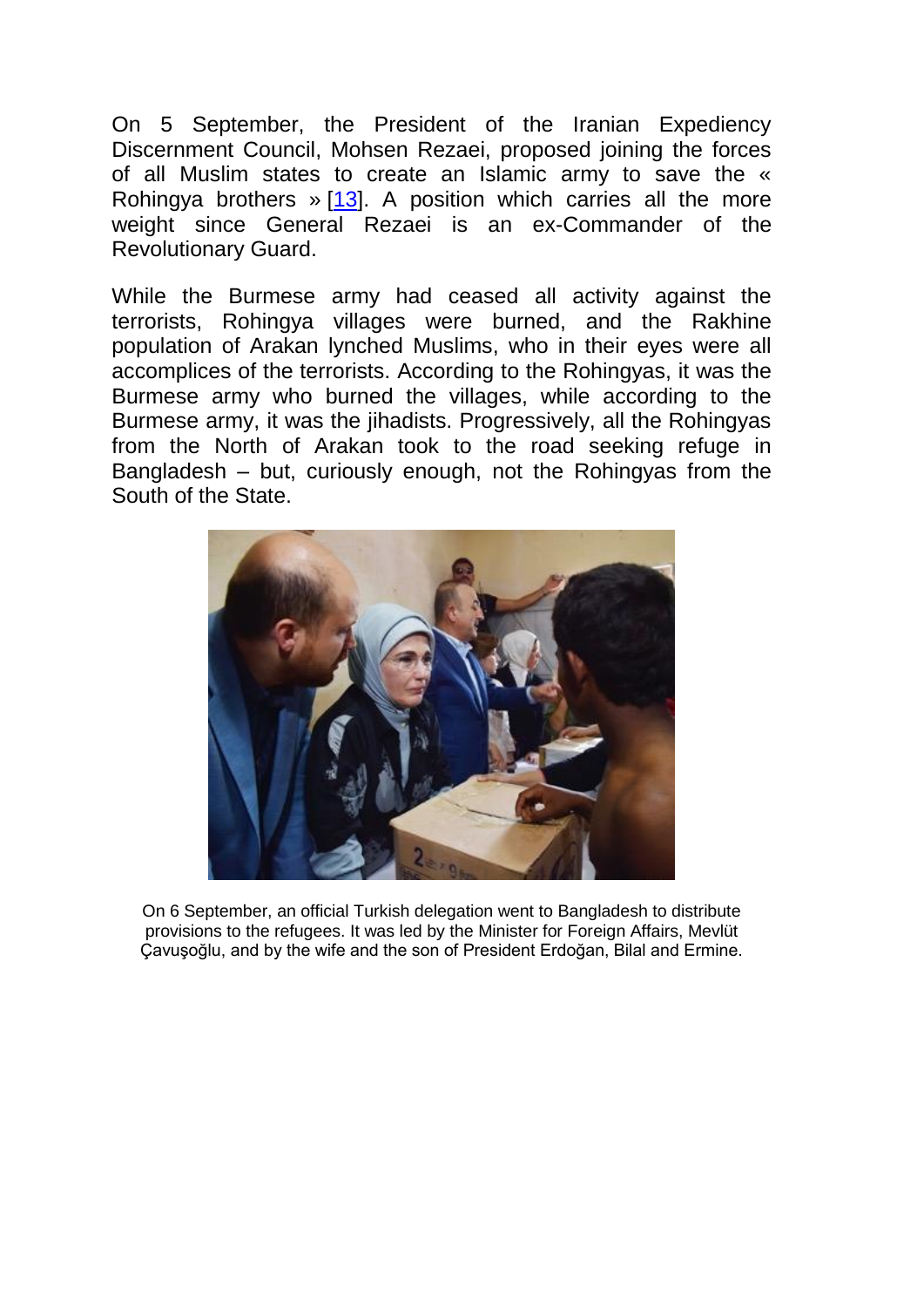

**The campaign of communitary mobilisation in the Muslim countries relies on some particularly shocking visuals. This photograph was published by the Turkish government. It is supposed to show the Muslim victims of Buddhist monks in Burma. It is in fact an old photo of a funeral ceremony for the victims of an earthquake in China.**

In the Muslim countries, a vast campaign of disinformation claimed, with photo support, that the Buddhists were killing Muslims en masse. Of course, none of these photos had been taken in Burma, and the fake news reports were debunked one after the other. But in countries where the population is poorly educated, the photos were deemed authentic, while the denials were hardly mentioned. Only Bangladesh voiced reservations about the role of the jihadists, and assured Myanmar of its cooperation against the terrorists [\[14\]](http://www.voltairenet.org/article198141.html#nb14).

On 11 September, the serving President of the Islamic Conference Organisation (ICO), Recep Tayyip Erdoğan, spoke before the Organisation's scientific committee meeting at Astana (Kazakhstan) - which is not competent in the matter - "to save the Rohingyas".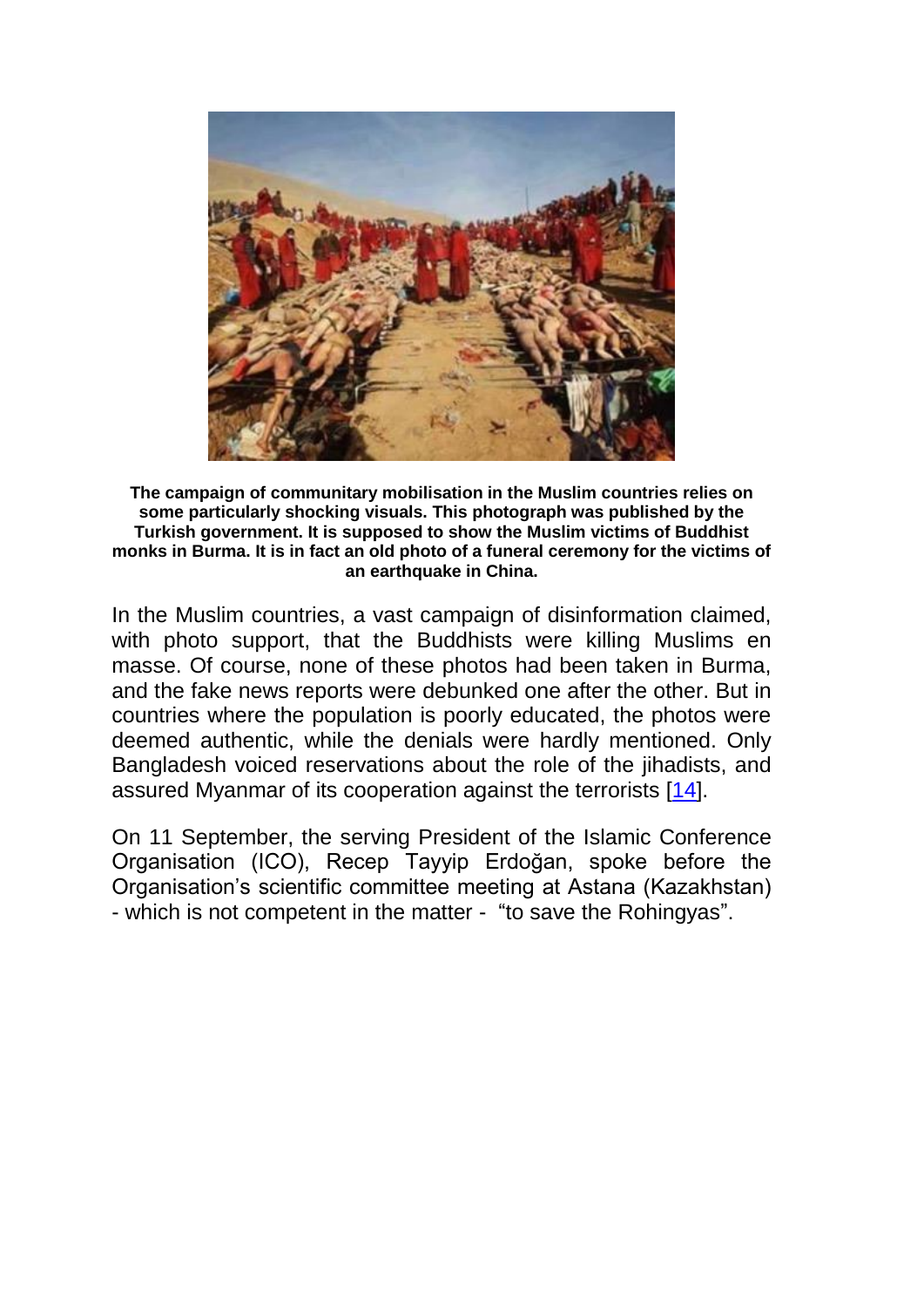

**For Ayatollah Ali Khamenei, the military engagement of his country alongside NATO and Saudi Arabia in Burma would be a catastrophe. Particularly since Iran has a thousand-year history of cooperation with China.**

On the following day, 12 September, the Supreme Leader of Iran, Ayatollah Ali Khamenei took position. Very worried about General Rezaei's proposition, he was careful to delegitimise the religious war which was being prepared - the « clash of civilisations » - even if it meant blaming the presence of a woman at the head of a State. He was therefore careful to close the door on a military engagement by the Revolutionary Guard. He declared - « It is quite possible that religious fanaticism may have played a part in these events, but this is a completely political question, because it's the government of Myanmar which is responsible. And at the head of this government, there is a cruel woman, a Nobel Peace Prize-winner. In reality, these events have signed the death notice of the Nobel Peace Prize » [\[15\]](http://www.voltairenet.org/article198141.html#nb15).

In Teheran, President Sheikh Hassan Rohani immediately called on the regular army to participate in the conflict which was being prepared. On 17 September, the Chiefs of Staff of the Iranian and Pakistani armies made contact in order to unite their forces in the crisis [\[16\]](http://www.voltairenet.org/article198141.html#nb16). This is the first military initiative, but it concerns the Iranian army (which is already working with its Turkish and Pakistani counterparts to defend Qatar) and not the Revolutionary Guards (who are fighting alongside the Syrians against the jihadists). Iran is also providing massive aid to the refugees.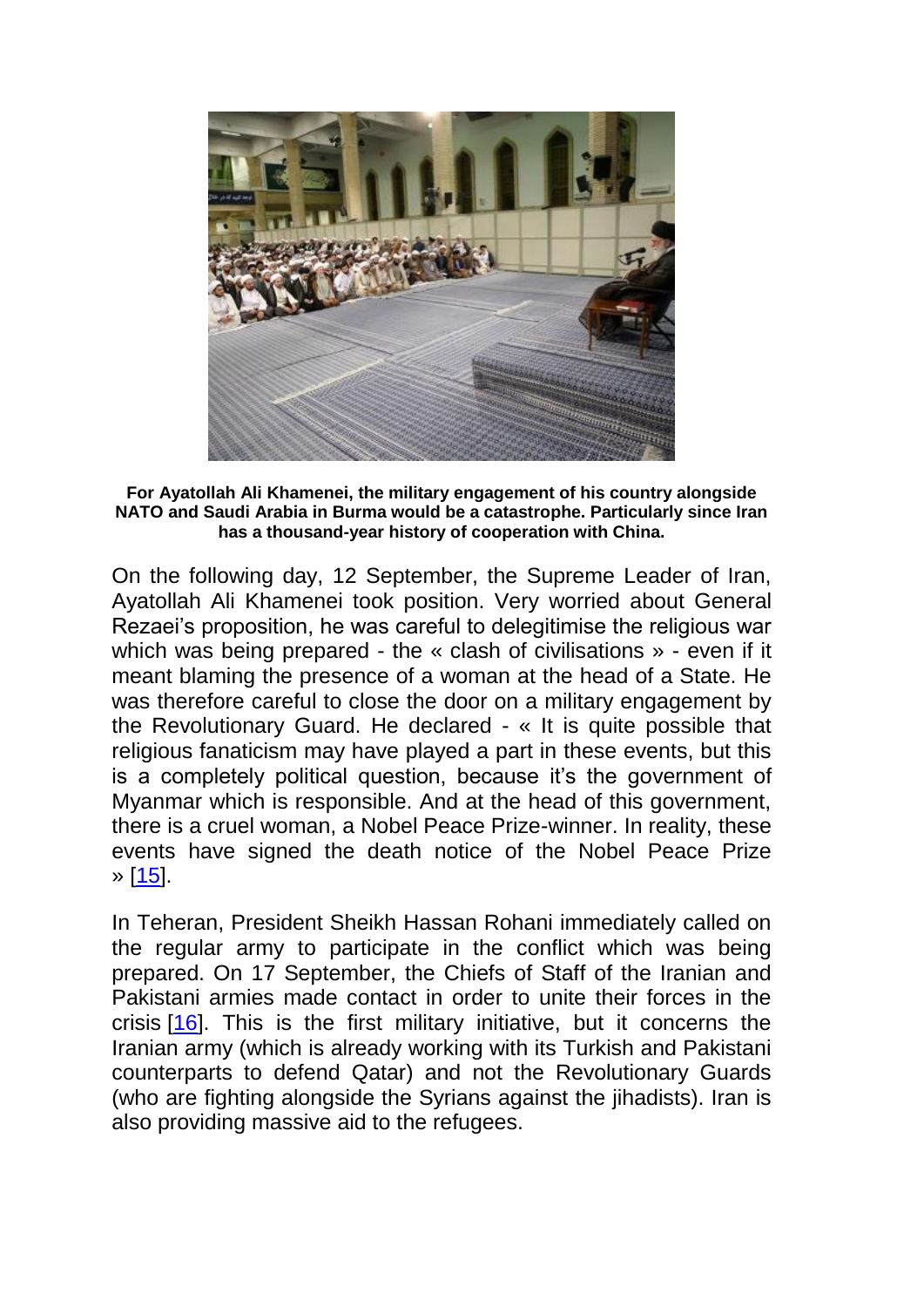

**Aung San Suu Kyi calls on international public opinion to take into account the efforts of Myanmar to resolve the question of the Rohingyas and denounce jihadist terrorism. She will be no more understood than was Mouamar Kadhafi when he denounced the attack on his country by Al-Qaïda (Naypyidaw, 19 September 2017).**

On 19 September, ignoring the explanations of Aung San Suu Kyi [\[17\]](http://www.voltairenet.org/article198141.html#nb17), and profiting from the UN General Assembly, Recep Tayyip Erdoğan gathered the ICO contact group in order to request that all member States suspend all commerce with Myanmar, and to ask the UN Security Council to rule on the matter [\[18\]](http://www.voltairenet.org/article198141.html#nb18).



**Saudi Arabia has been protecting and supervising the Arakan Rohingya Salvation Army since 2013. King Salman has given 15 million dollars to Rohingya refugees in Bangladesh, where the training camps of the jihadist group are situated.**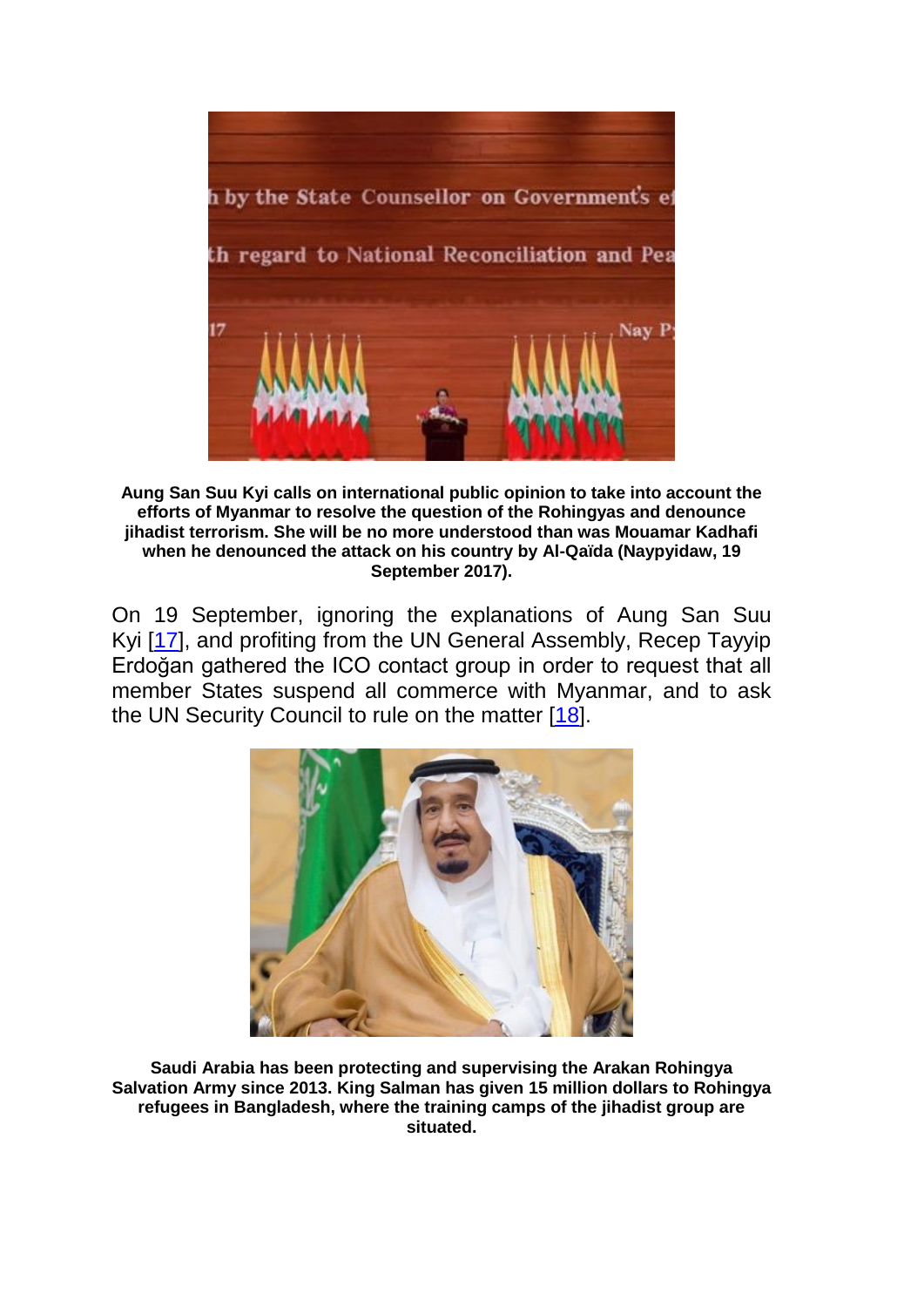Finally appearing from the shadows, Saudi Arabia affirmed that they had been discreetly helping the Rohingyas for 70 years, and had already offered them 50 million dollars' worth of aid during that time. King Salman also added a gift of 15 million dollars [\[19\]](http://www.voltairenet.org/article198141.html#nb19). The Saudi ambassador to the UN in Geneva, Abdulaziz ben Mohammed Al-Wassil, mobilised the United Nations Human Rights Council (UNHRC).

Forgetting the wars they have been waging against one another - in Iraq, Syria and Yemen - Turkey, Iran and Saudi Arabia, in other words the three main Muslim military powers, joined together by simple communitarian reflex [\[20\]](http://www.voltairenet.org/article198141.html#nb20) and took position alongside the Rohingyas. All three of them named their common enemy – the coalition government of the Burmese army and Aung San Suu Kyi.

This total about-face in the Middle East has already seen a precedent – namely the wars in Yugoslavia. In Bosnia-Herzegovina (1992-95) and in Kosovo (1998-99), the Muslim countries and NATO fought side by side against the Orthodox Christians linked with Russia.



**In 1995, in Zenica, Oussama Ben Laden paraded the Arab League before President Alija Izetbegović. These combatants are ex-Mujahideens who fought the Soviets in Afghanistan. They later adopted the name of Al-Qaïda. During the war, the Russian Secret Services penetrated the barracks of the Arab Legion and found that all their documents were written in English, and not Arabic.**

In Bosnia-Herzegovina, President Alija Izetbegović worked with US representative Richard Perle, who advised him on the diplomatic level and directed the Bosnian delegation during the Dayton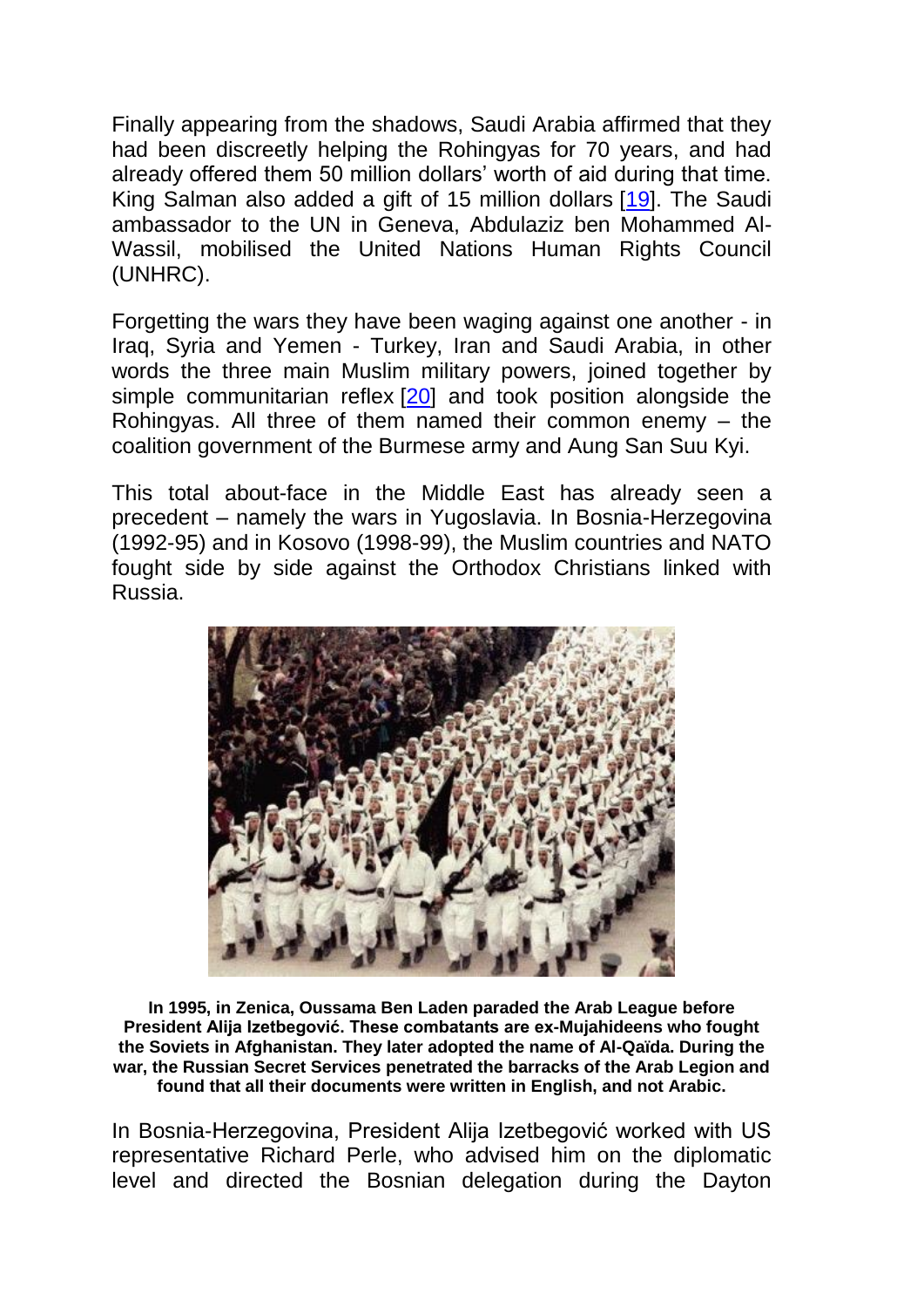Agreements. He also benefited, on the media level, from the advice of French representative Bernard-Henri Levy, according to Levy himself – and this has never been denied. Finally, on the military level, he relied on the advice of Saudi representative Oussama Ben Laden, who organised the Arab League on his behalf and received a Bosnian diplomatic passport. During the conflict, supported in secret by NATO, Izetbegović publicly received the support of Turkey, Iran and Saudi Arabia [\[21\]](http://www.voltairenet.org/article198141.html#nb21).



**Western public opinion accepted without question the violation of the United Nations Charter in Kosovo after having watched, powerless, the exodus of thousands of civilians.**

The Kosovar conflict began with a terrorist campaign against Belgrade by the Kosovo Liberation Army (UÇK). The combatants were trained by German Special Forces on a NATO base in Turkey [\[22\]](http://www.voltairenet.org/article198141.html#nb22). The current head of Turkish Secret Services, Hakan Fidan, was the liaison officer for the terrorists within the NATO military staff. He is today the head of MIT, the Turkish Secret Services, and the number 2 of the régime. At the beginning of the war, in the space of three days, 290,000 Kosovars fled Serbia to seek refuge in Macedonia. Western TV channels showed numerous clips of the long lines of refugees walking along railway tracks. However, according to several million Macedonians who welcomed them, there was no objective reason for this migration, which was carefully supervised by NATO. Nonetheless, this displacement of the population was used to accuse President Slobodan Milošević of disproportionally repressing the terrorist campaign affecting his country, and NATO declared war on him without the authorisation of the Security Council.